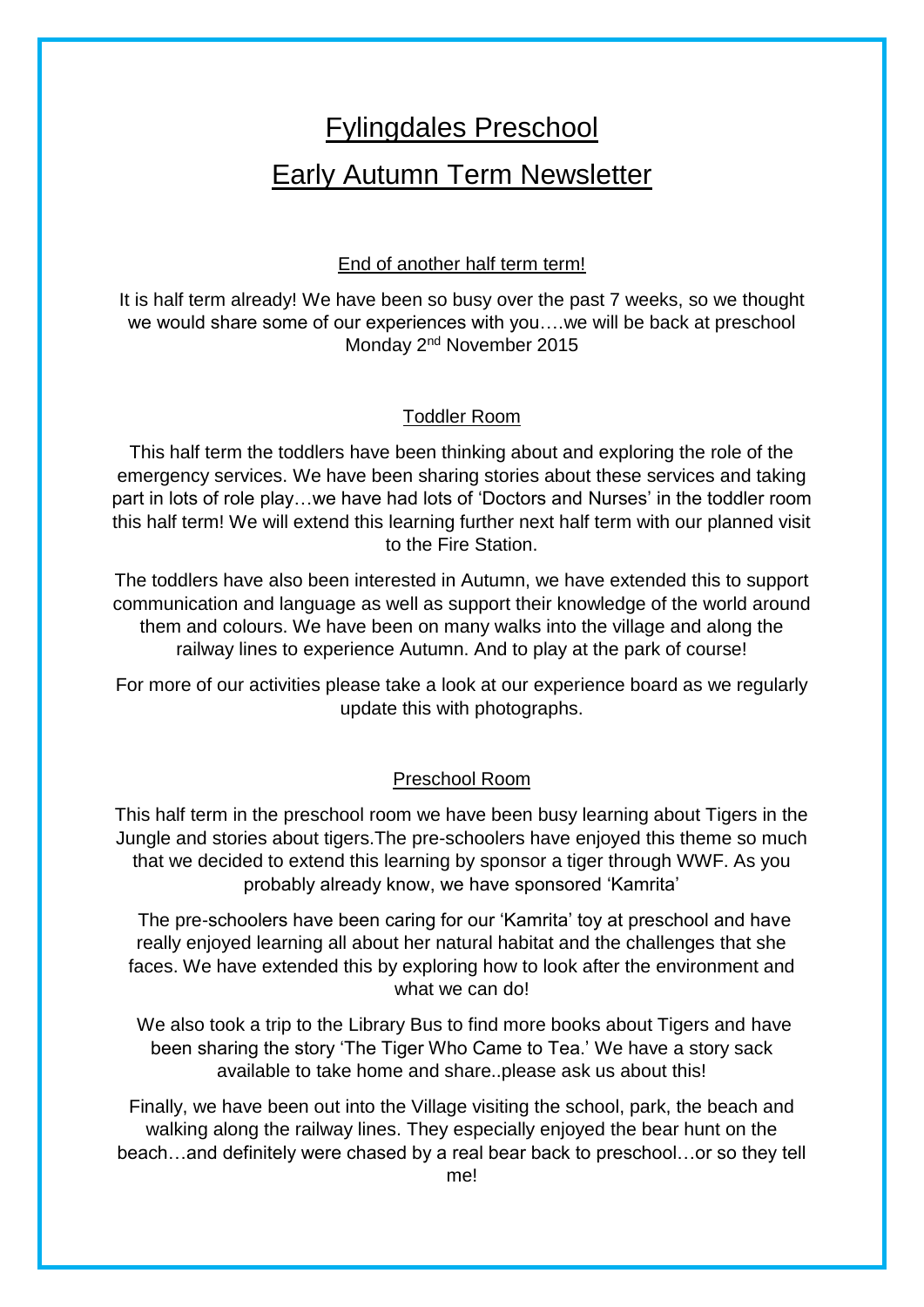These are just some of the activities the pre-schoolers have been doing this half term...for more please take a look at our experience board!

# Fees

A reminder that fees are due at your child's 1<sup>st</sup> session back. Invoices for Late Autumn Term were sent out as paper copies this month, due to the change in how we manage our invoices. If you require a further copy please let me know. Also, if you have any questions about your invoices please speak to Becky as soon as possible.

However, invoices will be emailed out as usual in the Spring term.

# Outdoor Clothing

The weather is certainly starting to get colder and the dark nights drawing in but both the toddlers and pre-schoolers will continue to spend time outside during the day. Outdoor play is an essential part of our daily routine and we don't want to miss these essential learning opportunities by not being able to go outside.

Please support us in this by providing a suitable outdoor coat and wellies…as you know our mud pit gets very muddy in the autumn/ winter!

Thank You!

# Gardening

A huge thank you to Julie Owen, who has been coming into preschool in her spare time and helping us with the gardening! We really appreciate all of your hard work  $\odot$ 

# Children in Need

Both the toddlers and the pre-schoolers will be participating in Children in Need. As we don't want any child to miss out on the fun activities we have planned, we will be holding a Children in Need week. We have a suggested donation of £2 for the whole week. Activities will include baking and crafts. It is a really good cause and lots of fun so we hope you would like to get involved!

.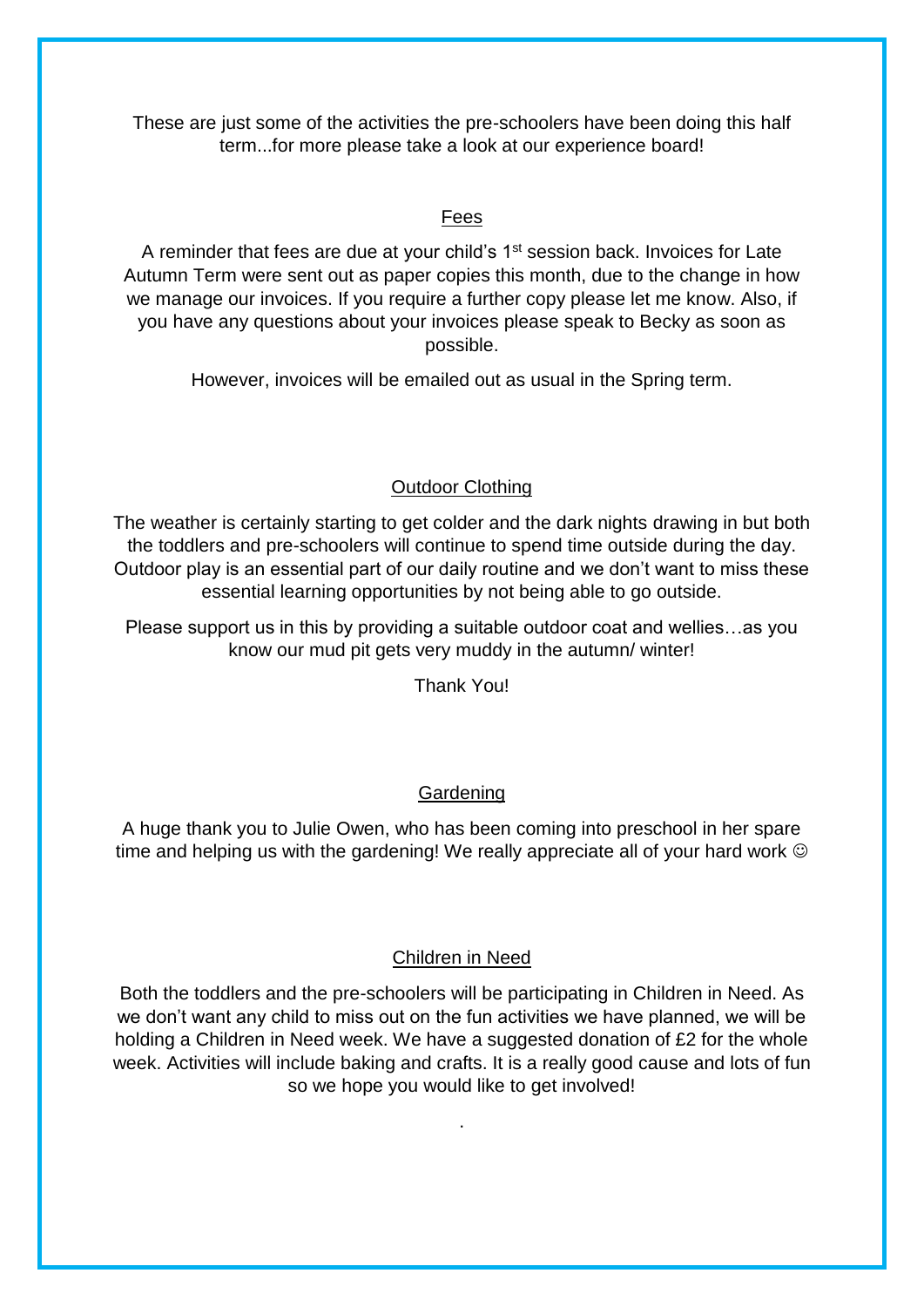#### End of the day routine

The end of the day can be a busy time (especially 3:30pm) with lots of children being collected and feedback being given.we are trying to improve how we do this so any feedback would be greatly appreciated. This half term we have been trying to have a story between 3:15pm and 3:25pm, we think that this has supported the transition time and helped calm the children down before we go home. Any feedback/ views on this would be greatly appreciated. We would really appreciate it if parents and siblings would continue to support us in this part of our daily routine.

## Toys from Home

We welcome children to bring in comforters as we would not want a child to be distressed throughout their day. However, non-essential toys from home can cause conflict between the children as it is difficult for a child to understand that they have to share toys that they identify to be theirs. We understand that it can be difficult some mornings for a child to understand that they aren't able to take toys to preschool but we will work together to help this.

Further to this toys from home can be a health and safety concern, as the equipment and resources we purchase for preschool are carefully considered to meet appropriate age requirements in the rooms and have to meet the British health and safety standards.

Finally, we really don't want your child's personal toys to be damaged or lost at preschool…many of our toys end up in the water tray and we don't want this to occur!

Thank You to everyone who has supported us in this over the past half term..  $\odot$ 

## **Committee**

*The next committee meeting and the Annual General Meeting (AGM) will be Monday 9 th November 2015* 

## *7:30pm*

## *At Preschool*

We are looking for new committee members to help ensure that the setting can continue to run well. We have to have a committee to be able to open so we really need your support. In addition to this, you can have a say in how we operate, offer views based on your experiences and help implement change and growth of our setting. Committee meetings are every 4/6 weeks, you do not have to attend every committee meeting! We meet at preschool and keep each other up to date via email along side the meetings.